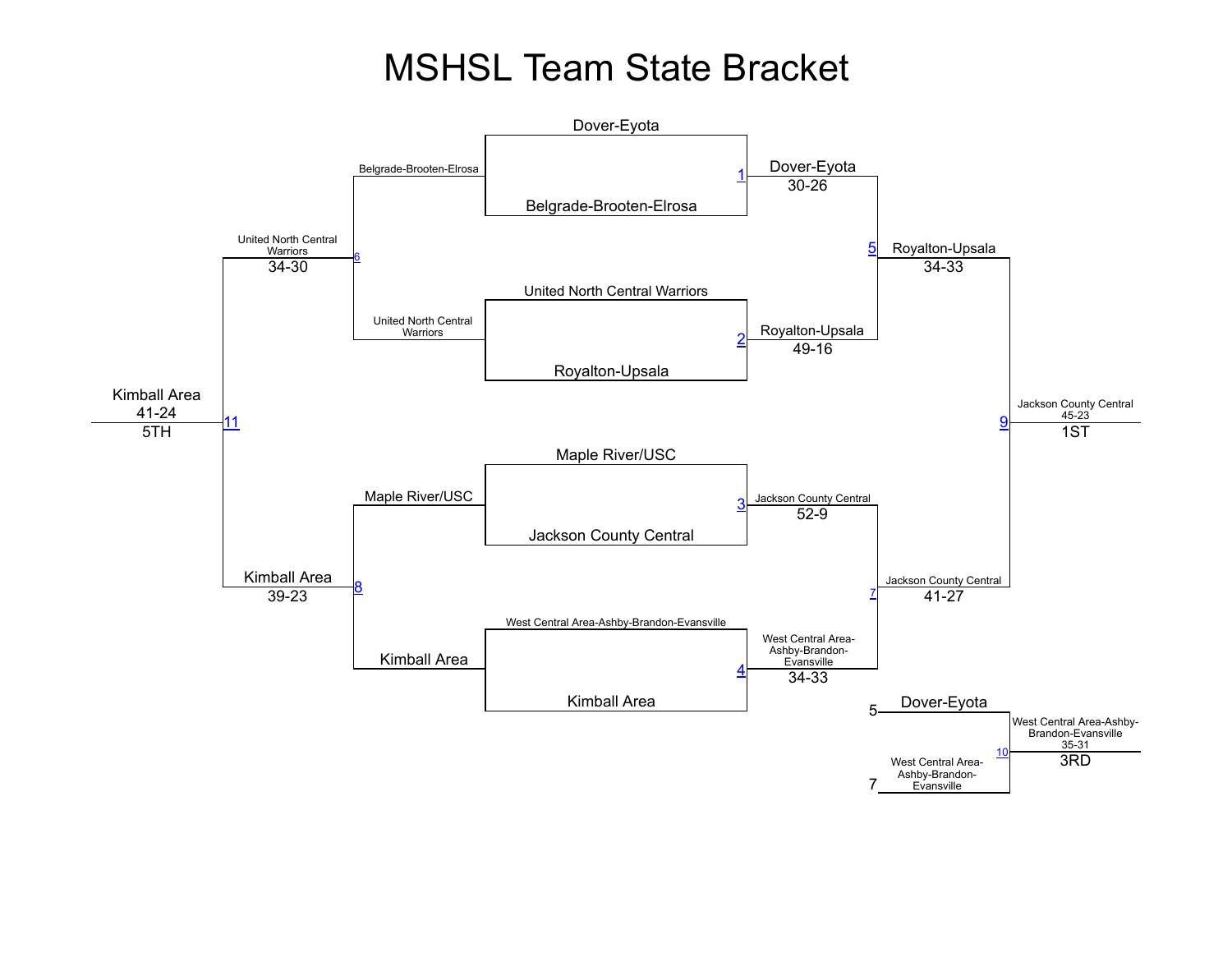## **MSHSL Team State Bracket**